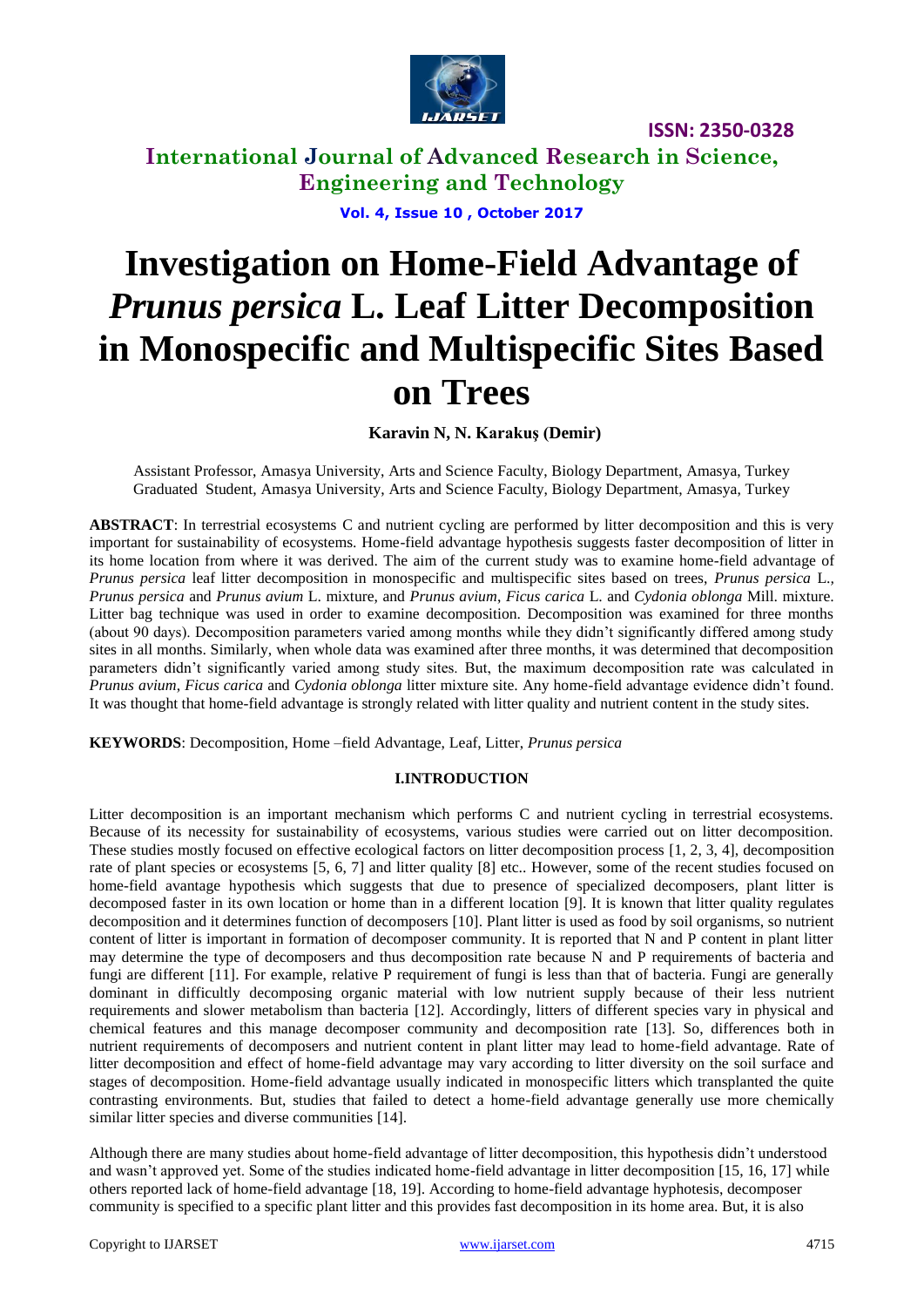

### **International Journal of Advanced Research in Science, Engineering and Technology**

### **Vol. 4, Issue 10 , October 2017**

strongly related with nutrient status of the litter layer [20]. In order to determine that the fast decomposition of plant litter in their home area whether resulted from specified decomposer community or nutrient supply of litter, more studies are required in different species and habitats.

The aim of the current study is to examine home-field advantage of decomposition in *Prunus persica* L. leaf litter by determining the differences in decomposition rate among pure *Prunus persica* litter, *Prunus persica* and *Prunus avium* L. litter mixture, and *Prunus avium*, *Ficus carica* L. and *Cydonia oblonga* Mill litter mixture.

Although there are numerous studies on litter decomposition in forests a few studies were carried out in orchards, where the nutrient supply and nutrient turnover have more importance because of agricultural activities and its economic significance such as fertilization or sustainability of orchards [21]. It was thought that results of the study may give important information about both decomposition of pure and mixture litters, and home-field effect. These results also provide fundamental data for ecological and agricultural studies.

### **II. MATERIAL AND METHODS**

The study was conducted in Amasya in Middle Blacksea Region of Turkey. Senescent *P. persica* leaves were study materials and collected from a *P. persica* orchard in October 2015. Litter bag technique was used to examine the litter decomposition [22]. Collected senescent *P. persica* leaves were firstly air dried and then dried into drying oven at 75 °C until constant weight was reached. Litter bags were made from fibreglass net with 2 mm mesh as 20×20 cm in size [6]. Each litter bag enclosed 2.5 g of *P. persica* leaf litter. In order to determine the differences in decomposition rate between pure and mixture litter, litter bags were fastened two different sites. In first site, there were only *P. persica* trees (home site where *P. persica* leaf samples collected) and in the second site, there were both *P. persica* and *P. avium* trees. In order to examine the home-field advantage litter bags also fastened to another site in where there are *P. avium*, *F. carica* and *C. oblonga* trees. Three litter bags as repetition were done for each month and each treatment. All the litter bags were fastened by iron nails to the soil surface in October 2015. The decomposed litter bags were collected monthly for three months, November and December 2015, and January 2016. The collected litter bags were air-dried and then foreign materials were removed by washing with distilled water. Litter samples were dried at 75 °C until constant weight was reached. Remaining dry weights of leaf litter were determined monthly.

Remaining dry weights, % Mass loss, daily decomposition rate, litter decay coefficient (k, decomposition rate), litter decomposition half-life and time to decompose 95% dry weight were calculated as below [23].

Mass Loss (
$$
\%
$$
) =  $\frac{\text{Initial mass} - \text{Mass in t time}}{\text{Initial mass}} \times 100$  (1)

Daily decomposition rate =  $Mass \ ( \%) / In cubation \ time \ ( in \ days)$  (2)

$$
\frac{w}{w_0}(\%) = e^{-kt} \tag{3}
$$

where W is the weight of litter at an elapsed t time,  $W_0$  is the initial mass, t is the elapsed time (day) and k constant is the decomposition rate  $(\text{day}^{-1})$ .

Decomposition half-life was calculated as  $T_{50}$ =In(0.5)/k=0.693/k and time to decompose 95% dry weight calculated as  $T_{95} = 3/k$ .

Variation in decomposition parameters among study sites and months were analyzed with one-way ANOVA. All the statistical analyses were done in SPSS version 20.

#### **III. RESULTS AND DISCUSSION**

Mean remaining dry weights, % mass loss, daily decomposition rate and k values were given according to months and study sites in Table 1.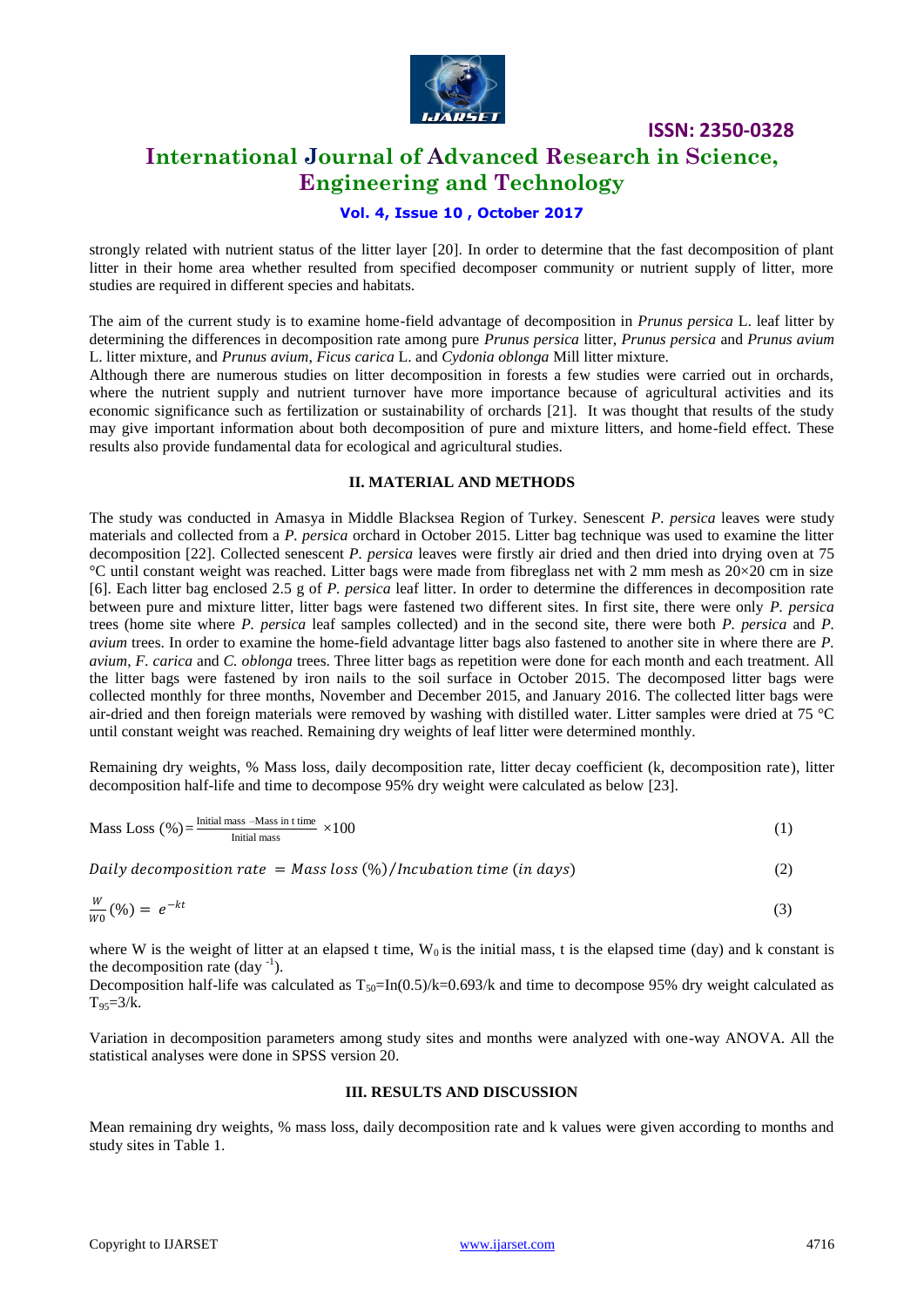

### **International Journal of Advanced Research in Science, Engineering and Technology**

### **Vol. 4, Issue 10 , October 2017**

Table 1. Mean values of decomposition parameters and their differences among study sites and months. Small letters indicates differences in decomposition parameters among months

| <b>First Month</b>                             | <b>Trees in Study Site</b>                       | Mean $\pm$ Std. Dev.  | P     |  |  |
|------------------------------------------------|--------------------------------------------------|-----------------------|-------|--|--|
| Remaining Mass (g)                             | P. persica                                       | $1.796 \pm 0.055$ a   | 0.792 |  |  |
|                                                | P. persica+P. avium                              | $1.849 \pm 0.312$ a   |       |  |  |
|                                                | P. avium + F. carica + C. oblonga                | $1.740 \pm 0.098$ a   |       |  |  |
| Mass Loss (%)                                  | P. persica                                       | $28.133 \pm 2.275$ a  |       |  |  |
|                                                | $P. persica+P. avium$                            | $26.000 \pm 12.477$ a | 0.777 |  |  |
|                                                | P. avium + F. carica + C. oblonga                | $30.533 \pm 3.885$ a  |       |  |  |
| Daily Decomposition Rate (g day <sup>-1)</sup> | P. persica                                       | $0.938\pm0.076$ a     |       |  |  |
|                                                | P. persica+P. avium                              | $0.867 \pm 0.416$ a   | 0.777 |  |  |
|                                                | P. avium + F. carica + C. oblonga                | $1.018\pm0.130$ a     |       |  |  |
| $k (gg^{-1}day^{-1})$                          | P. persica                                       | $0.011 \pm 0.001$ a   | 0.813 |  |  |
|                                                | $P. persica+P. avium$                            | $0.010\pm0.006$ a     |       |  |  |
|                                                | P. avium+ F. carica + C. oblonga                 | $0.012\pm0.002$ a     |       |  |  |
| <b>Second Month</b>                            |                                                  |                       |       |  |  |
| Remaining Mass (g)                             | P. persica                                       | $1.499 \pm 0.033$ b   | 0.670 |  |  |
|                                                | P. persica+P. avium                              | $1.435 \pm 0.098$ ab  |       |  |  |
|                                                | P. avium + F. carica + C. oblonga                | $1.461 \pm 0.108$ b   |       |  |  |
| Mass Loss (%)                                  | P. persica                                       | $16.428 \pm 4.231$ ab | 0.855 |  |  |
|                                                | P. persica+P. avium                              | $19.043 \pm 11.994$ a |       |  |  |
|                                                | P. avium + F. carica + C. oblonga                | $15.773 \pm 2.502$ b  |       |  |  |
|                                                | P. persica                                       | $0.548 \pm 0.141$ ab  | 0.855 |  |  |
| Daily Decomposition Rate (g day <sup>-1)</sup> | P. persica+P. avium                              | $0.635\pm0.400$ a     |       |  |  |
|                                                | P. avium + F. carica + C. oblonga                | $0.526\pm0.083$ b     |       |  |  |
| $k (gg^{-1}day^{-1})$                          | P. persica                                       | $0.006\pm0.002$ b     | 0.808 |  |  |
|                                                | $\overline{P}$ . persica+ $\overline{P}$ . avium | $0.007\pm0.005$ a     |       |  |  |
|                                                | P. avium + F. carica + C. oblonga                | $0.006 \pm 0.001$ b   |       |  |  |
| <b>Third month</b>                             |                                                  |                       |       |  |  |
| Remaining Mass (g)                             | P. persica                                       | $1.330 \pm 0.131$ b   | 0.291 |  |  |
|                                                | P. persica+P. avium                              | $1.302 \pm 0.043$ b   |       |  |  |
|                                                | P. avium + F. carica + C. oblonga                | $1.221 \pm 0.013$ c   |       |  |  |
| Mass Loss (%)                                  | P. persica                                       | $11.633 \pm 7.128$ b  | 0.568 |  |  |
|                                                | $P. persica+P. avium$                            | $11.684 \pm 4.907$ a  |       |  |  |
|                                                | P. avium+ F. carica + C. oblonga                 | $16.358 \pm 5.611$ b  |       |  |  |
| Daily Decomposition Rate $(g \, day^{-1})$     | P. persica                                       | $0.388\pm0.238$ b     | 0.568 |  |  |
|                                                | $P. persica+P. avium$                            | $0.390 \pm 0.164$ a   |       |  |  |
|                                                | P. avium+ F. carica + C. oblonga                 | $0.545\pm0.187$ b     |       |  |  |
| $k (gg^{-1}day^{-1})$                          | P. persica                                       | $0.004\pm0.003$ b     |       |  |  |
|                                                | $P. persica+P. avium$                            | $0.004 \pm 0.002$ a   | 0.568 |  |  |
|                                                | P. avium+ F. carica + C. oblonga                 | $0.006 \pm 0.002$ b   |       |  |  |

Analysis indicated that there were significant variations in all decomposition parameters for study sites of *P. persica*  trees (1) and *P. persica* and *P. avium* trees (2), and only in remaining dry weight for study sites of *P. persica* and *P. avium* (2) among months. It is known that decomposition consists of several biological, chemical and physical processes [3, 24]. These are varied according to, litter type, ecological factors and decomposition stages. There are three basic processes in litter decomposition (1) leaching of litter by water, (2) fragmentation of litter into smaller sizes (3) chemical alteration [25, 26]. These processes strongly related with decomposition stages. These processes are also required decomposer activity and sufficient climatic factors such as precipitation. So, variation in decomposition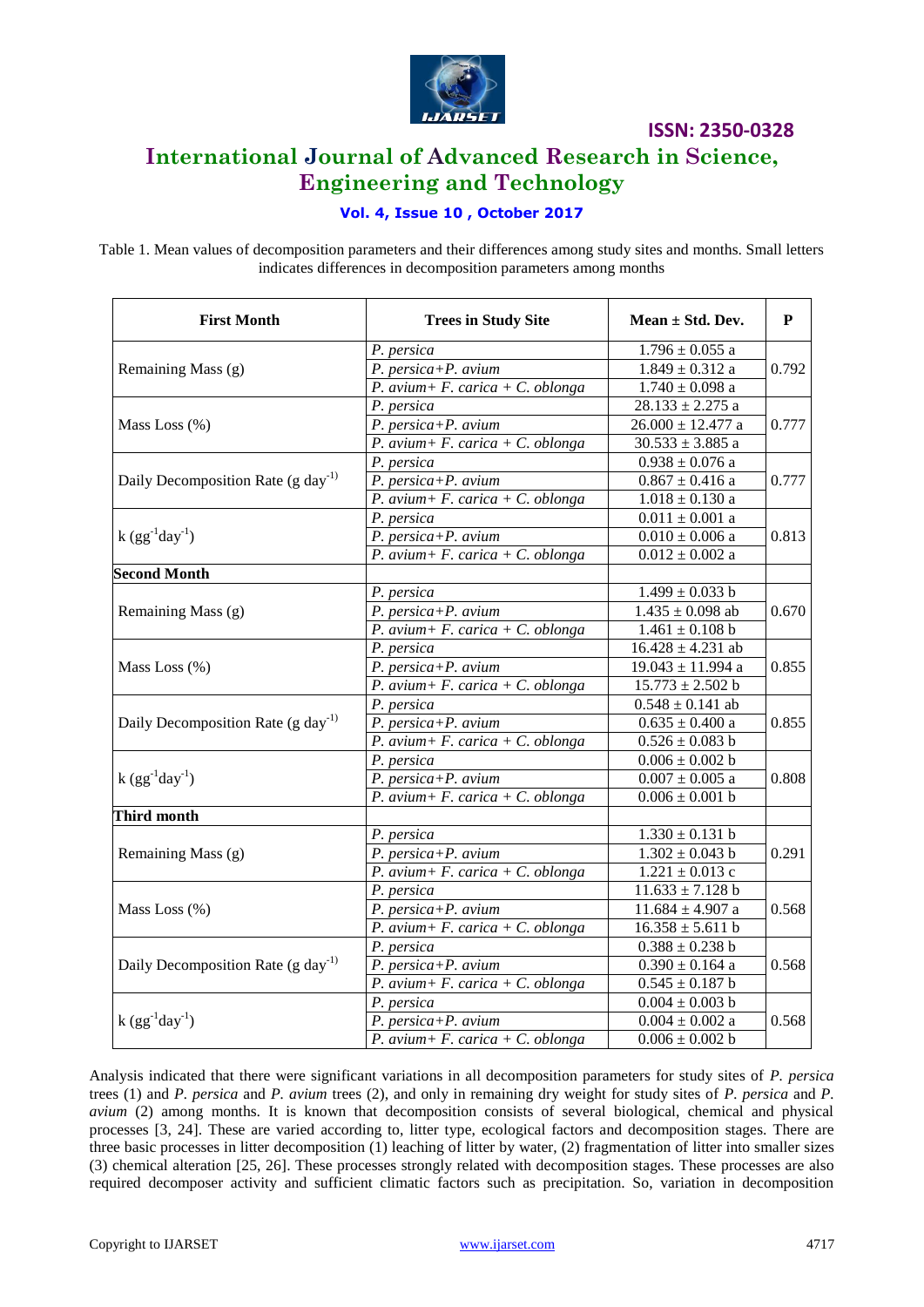

### **International Journal of Advanced Research in Science, Engineering and Technology**

### **Vol. 4, Issue 10 , October 2017**

parameters among months may be strongly related with different processes in decomposition stages. In early stage of decomposition, litter decay rate is very high and then it usually decreases proportionally according to decay processes.

In the current study, the fastest decomposition was determined in the first month and it supports above mentioned expression. Rates of decomposition also related with litter quality. Decomposition of lignin is very slow. So, litters with high lignin content generally decompose more slowly. Similar with results of the current study, Ventura et al. [21] reported greater decomposition rate for *P. persica* leaf litter in early phase. This attributed to leaching of soluble substances in litter.

There wasn"t any statistically significant difference in decomposition parameters among study sites in all months (Table 1). However, the minimum and the maximum litter decay occurred in the study sites of *P. persica* and *P. avium*  (Site 2), and *P. avium, F. carica* and *C. oblonga* trees (Site 3), in the first month, respectively. Additionally, the decomposition rates of litters were classified as "fast" [27, 28] However, Graça et al. [28] reported that when applied uncritically, classification of decomposition rate by Petersen & Cummins (1974, in streams) has limitations. The minimum and the maximum decomposition rates was determine in the study sites of *P. avium, F. carica* and *C. oblonga* trees (Site 3) and *P. persica* and *P. avium* trees (Site 2) in the second month, respectively.

The decomposition rates of litters in the second month were classified as "medium". In third month, while decomposition rates were similar in in the study sites of *P. persica* trees (Site 1), and *P. persica* and *P. avium* trees (Site 2), the maximum decomposition rate was in in the study site of *P. avium, F. carica* and *C. oblonga* trees (Site 3). Except Site 3 (medium), decomposition rates of litters were "slow".

Easy soluble substances especially in water rapidly leave from litter and move into the soil. This may explains fast litter decay in early phase of decomposition. In later phases, difficultly-degrade substances such as lignin remain in litter and thus decomposition rate get slower. The results of the study confirmed this process ones again.

When whole data were analyzed after 90 days, it was determined that there wasn't significant variation in decomposition parameters among study sites (Table 2). However, the fastest litter decay was determined in the study site of *P. avium, F. carica* and *C. oblonga* trees (3) and it was followed by the study sites of *P. persica* and *P. avium*  trees (2) and *P. persica* trees (1) (Figure 1). k values calculated with whole data after 90 days indicated that *P. persica* leaf litter decompose slowly in all study sites according to Petersen & Cummins 1974.

Dissimilar with the current study, studies that determined positive interactions between litter and the environment of origin usually carried out with litters of one single species, highly contrasting litter qualities, in multi-species litter layer and environments dominated by single plant species [29]. Conversely, studies that reported lack of home-field advantage conducted with litters of similar quality and environments dominated by multi-species [29, 30]. These expressions fully support and explain the results of current study.

In order to distinguish differences that resulted from litter diversity, decomposition experiment were conducted in three different area with single tree species, two tree species and three tree species. Additionally, in the second area there were litters of two species belonging to same genus. So, litter qualities of these two species were approximately similar. According to results, decomposition rates of study sites of *P. persica* trees (Site 1) and *P. persica* and *P. avium* trees (Site 2) were similar. However, existence of *P. avium* in Site 2 a bit increased decomposition rate.

Again, it was found that increase in litter diversity based on number of species in the ecosystem may increase decomposition rate. It is strongly related with nutrient supply as food for decomposers. Litters with rich nutrient content attract decomposers and are suitable for both bacteria and fungi. The more decomposer activity, the faster litter decay.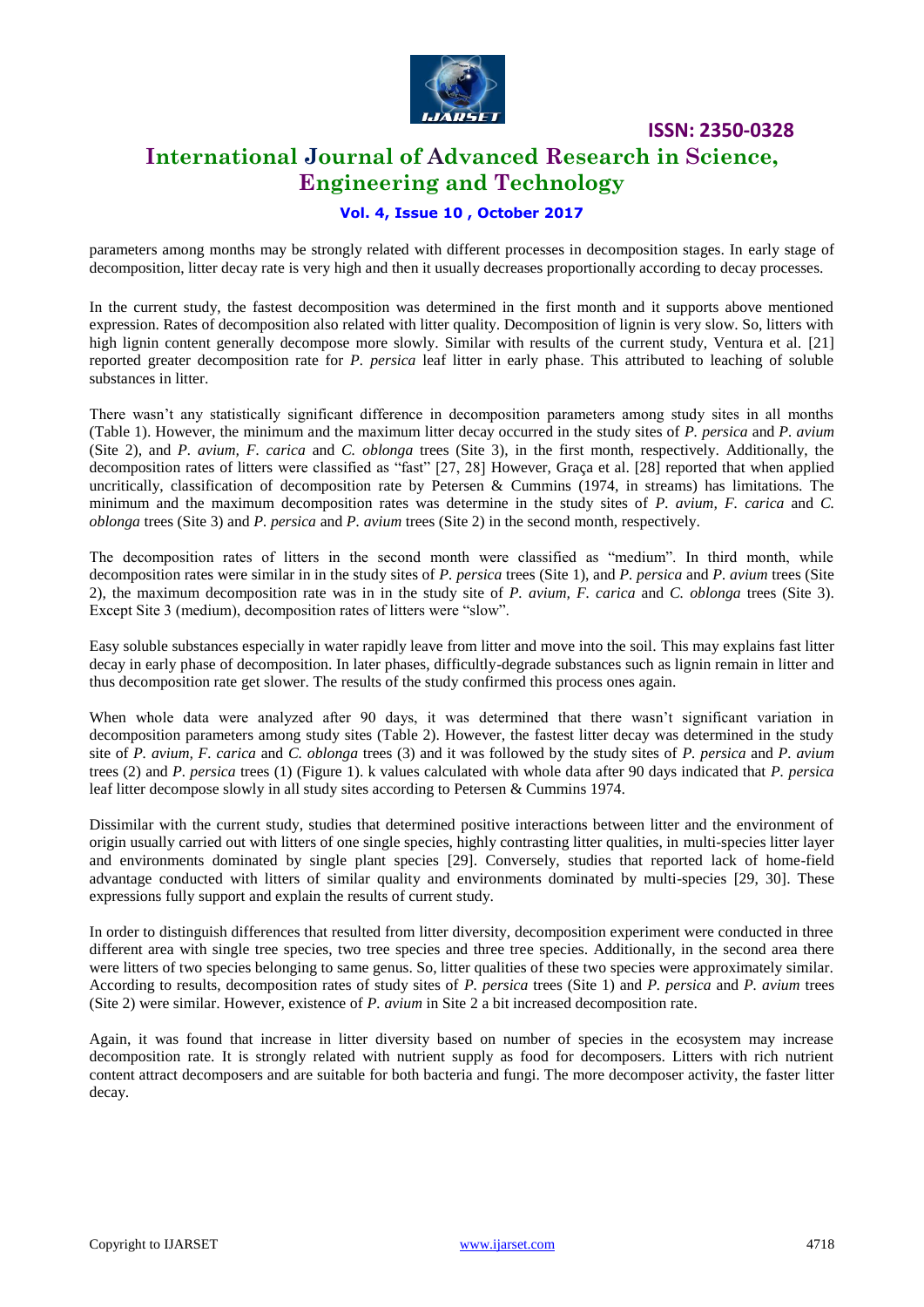

**International Journal of Advanced Research in Science, Engineering and Technology**

**Vol. 4, Issue 10 , October 2017**



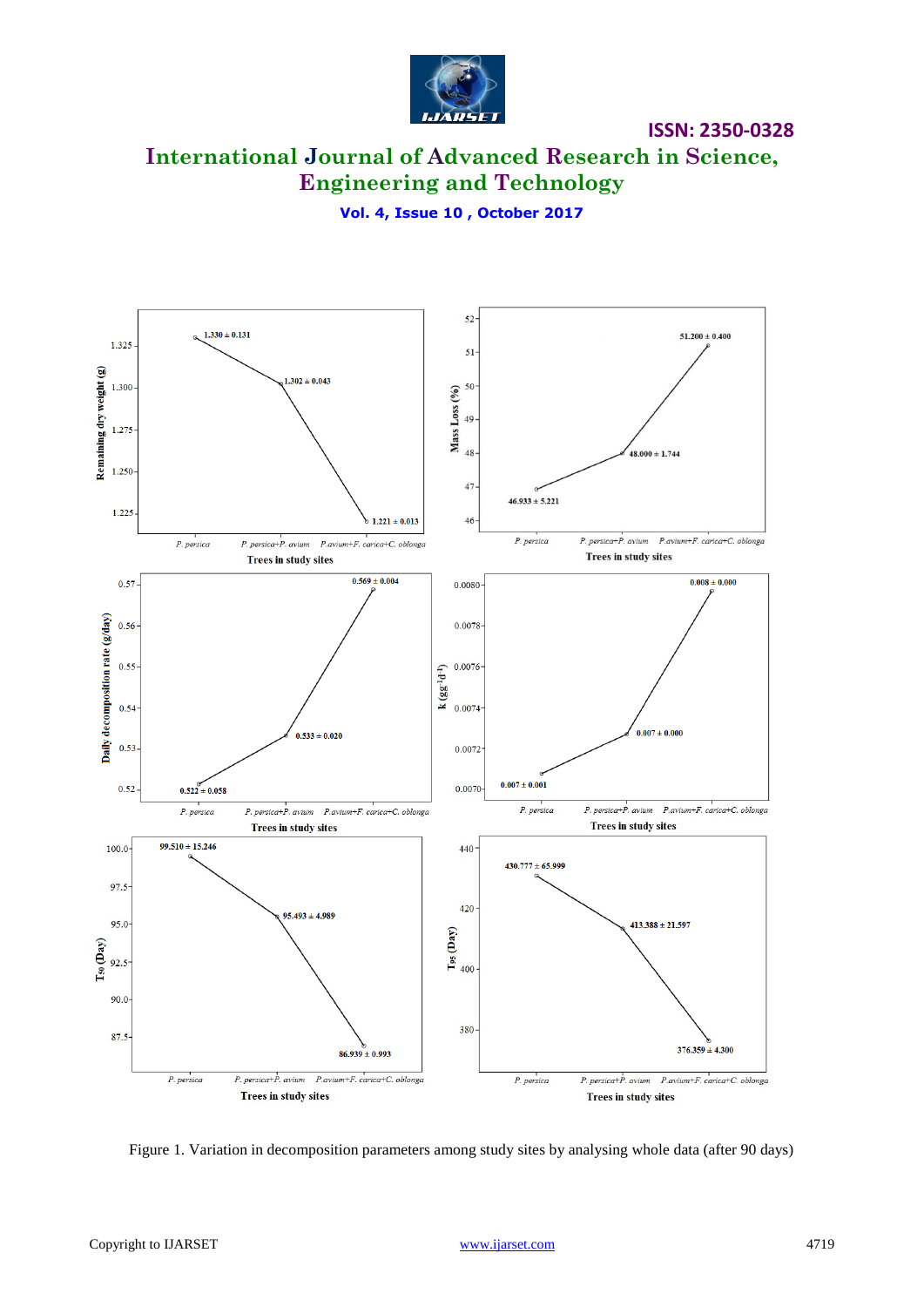

## **International Journal of Advanced Research in Science, Engineering and Technology**

**ISSN: 2350-0328**

### **Vol. 4, Issue 10 , October 2017**

|                                                 | Sum of Squares |                | df Mean Square | F                  | P           |
|-------------------------------------------------|----------------|----------------|----------------|--------------------|-------------|
| Remaining Mass (g)                              | 0.019          | 2              | 0.010          | $1.528 \mid 0.291$ |             |
| Mass Loss $(\%)$                                | 29.582         | 2              | 14.791         | 1.457              | 0.305       |
| Daily Decomposition Rate (g day <sup>-1</sup> ) | 0.004          | $\mathcal{D}$  | 0.002          | 1.457              | 0.305       |
| $k(gg^{-1}day^{-1})$                            | 0.000          | $\overline{2}$ | 0.000          |                    | 1.462 0.304 |
| $\mathrm{T}_{95}$                               | 4634.871       | ↑              | 2317.436       |                    | 1.436 0.309 |
| $T_{50}$                                        | 247.321        | $\overline{2}$ | 123.661        |                    |             |

Table 2. Differences in decomposition parameters among study sites after 90 days

#### **IV. CONCLUSION**

According to results and literature home-field advantage hypothesis is still questionable and strongly context-dependent to litter quality and diversity. In order to determine and distinguish factors that affect home-field advantage of litter decomposition more studies in different environments with different plant species are required. For sustainability of ecosystems especially agricultural ecosystems, studies should focus these areas.

#### **REFERENCES**

[1]. Berg, B., "Decomposition of root litter and some factors regulating the process: long-term root litter decomposition in a Scots pine forest", Soil Biology and Biochemistry, Vol. 16(6), pp. 609-617, 1984.

[2]. Keiser, A.D., and Bradford, M.A., "Climate masks decomposer influence in a cross-site litter decomposition study", Soil Biology and Biochemistry, Vol. 107, pp. 180-187, 2017.

[3]. Karavin, N., Yalman, E., Kizir, Z., Kocamaz, A., and Kartal, B., "Variation in leaf litter decomposition rate according to salinity and water regime in *Juglans regia* L." International Journal of Advanced Research in Biological Sciences, Vol.3(2), pp.158-162, 2016.

[4]. Ma, Z., Yang, W., Wu, F., and Tan, B., "Effects of light intensity on litter decomposition in a subtropical region", Ecosphere, Vol. 8(4), pp. 1-13, 2017.

[5]. Austin, A.T., and Vivanco, L., "Plant litter decomposition in a semi-arid ecosystem controlled by photodegradation", Nature, Vol. 442(7102), 555-558, 2006.

[6]. Karavin, N., and Ural, Z., "Impact and Extent of Traffic-Based Pollution on N and P Use Proficiency and Litter Decomposition in *Malus domestica* Borkh", Water, Air, & Soil Pollution, Vol. 227(6), pp. 195, 2016.

[7]. Ge, J., Xie, Z., Xu, W., and Zhao, C., "Controls over leaf litter decomposition in a mixed evergreen and deciduous broad-leaved forest, Central China", Plant and Soil, Vol. 412(1-2), pp. 345-355, 2017.

[8]. Cornelissen, J.H., Pérez-Harguindeguy, N., Díaz, S., Grime, J.P., Marzano, B., Cabido, M., ... and Cerabolini, B., "Leaf structure and defence control litter decomposition rate across species and life forms in regional floras on two continents", The New Phytologist, Vol. 143(1), pp. 191-200, 1999.

[9]. Veen, G.F., Freschet, G.T., Ordonez, A. and Wardle, D.A., "Litter quality and environmental controls of home-field advantage effects on litter decomposition", Oikos, Vol. 124, pp. 187-195, 2015.

[10]. Austin, A.T., Vivanco, L., González‐Arzac, A. and Pérez, L.I., "There's no place like home? An exploration of the mechanisms behind plant litter-decomposer affinity in terrestrial ecosystems" New Phytologist, Vol. 204(2), pp. 307-314, 2014.

[11]. Güsewell, S. and Gessner, M., "N:P rations influence litter decomposition and colonization by fungi and bacteria in microcosms", Functional Ecology, Vol. 23: pp. 211-219, 2009.

[12]. Cross, W.F., Benstead, J.P., Frost, P.C. and Thomas, S.A., "Ecological stoichiometry in freshwater benthic systems: recent progress and perspectives", Freshwater Biology, Vol. 50(11), pp. 1895-1912, 2005.

[13]. Wardle, D.A., Bonner, K.I. and Barker, G.M., "Linkages between plant litter decomposition, litter quality and vegetation responses to herbivores", Functional Ecology, Vol. 16: pp. 585-595, 2002.

[14]. Jewell, M.D., Shipley, B., Paquette, A., Messier, C. and Reich, P.B., "A traits-based test of the home-field advantage in mixed-species tree litter decomposition" Annals of Botany, Vol. 116(5), pp. 781-788, 2015.

[15]. Vivanco, L. and Austin, A.T., "Tree species identity alters forest litter decomposition through long-term plant and soil interactions in Patagonia, Argentina" Journal of Ecology, Vol. 96(4), pp. 727-736, 2008.

[16]. Ayres, E., Steltzer, H., Berg, S. and Wall, D.H., "Soil biota accelerates decomposition in high‐elevation forests by specializing in the breakdown of litter produced by the plant species above them" Journal of Ecology, Vol. 97(5), pp. 901-912, 2009.

[17]. Wallenstein, M.D., Hess, A.M., Lewis, M.R., Steltzer, H. and Ayres, E., "Decomposition of aspen leaf litter results in unique metabolomes when decomposed under different tree species", Soil Biology and Biochemistry, Vol. 42(3), pp. 484-490, 2010.

[18]. John, M., Orwin., K. and Dickie, I., "No "home" versus "away" effects of decomposition found in a grassland-forest reciprocal litter transplant